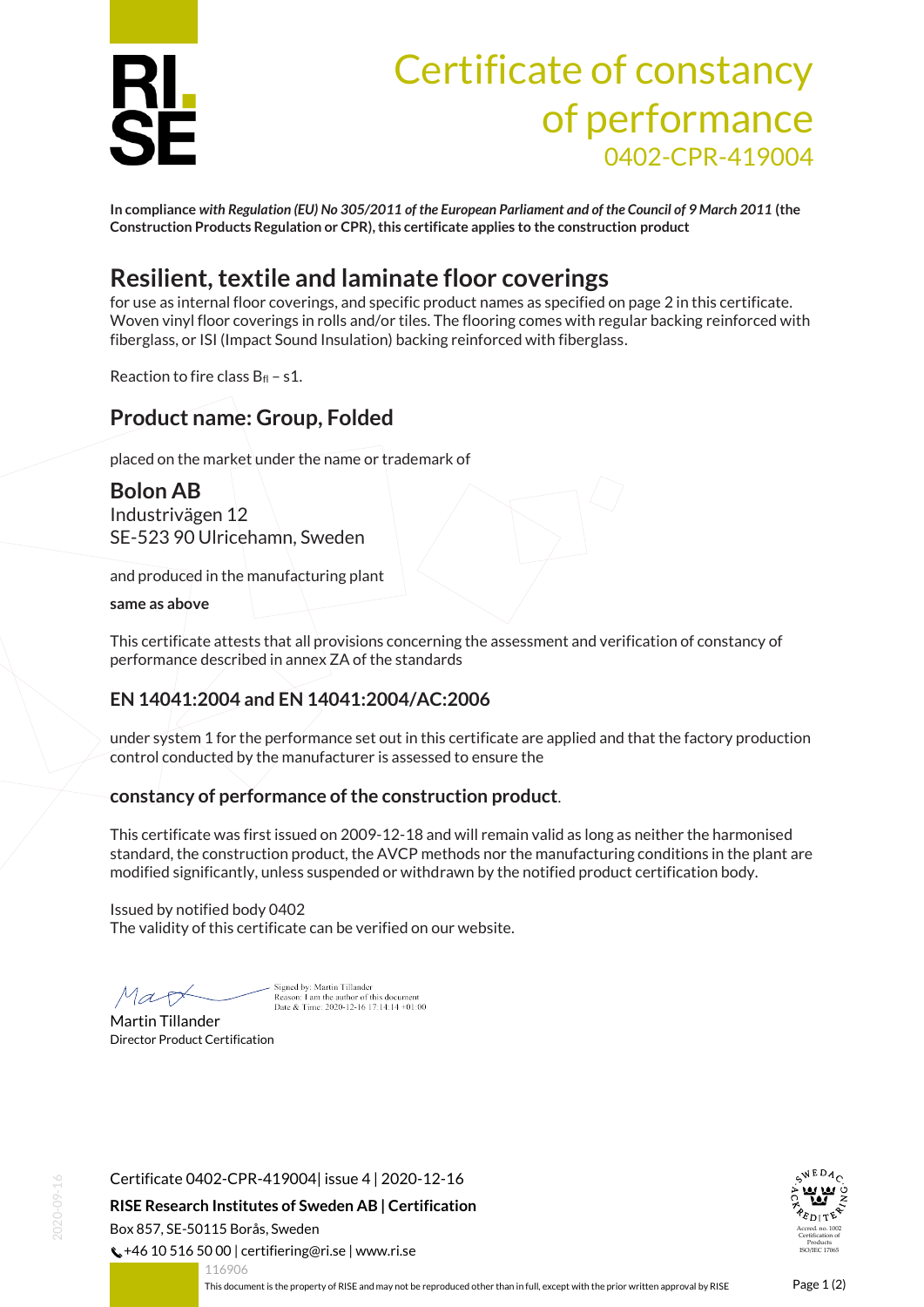

# Certificate of constancy of performance

## **List of specific product names within group, Folded**

**Product name**

BKB

Botanic

Ethnic

Flow

Now

Customized Designs

[Certificate 0402-CPR-419004| issue 4](#page-0-0) | 2020-12-16

**RISE Research Institutes of Sweden AB | Certification**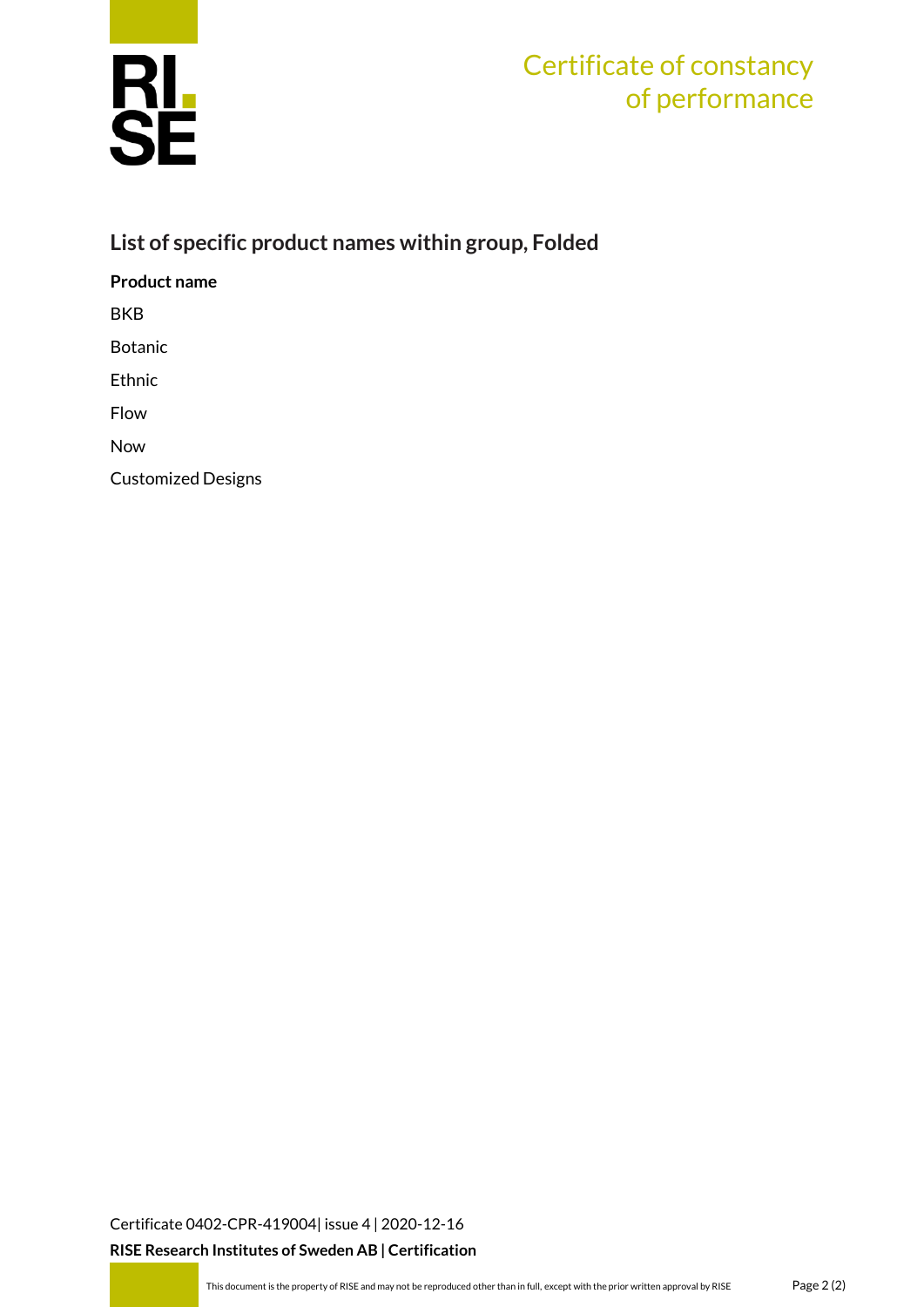

# Certificate of constancy of performance 0402-CPR-419013

**In compliance** *with Regulation (EU) No 305/2011 of the European Parliament and of the Council of 9 March 2011* **(the Construction Products Regulation or CPR), this certificate applies to the construction product**

# **Resilient, textile and laminate floor coverings**

for use as internal floor coverings, and specific product names as specified on page 2 in this certificate. Profiled and folded woven vinyl floor coverings in rolls and/or tiles. The flooring comes with regular backing for rolls reinforced with fiberglass and added with felt backing.

Reaction to fire class  $B_{fl}$  – s1.

## **Product name: Group, Acoustic Flooring Felt**

placed on the market under the name or trademark of

#### **Bolon AB** Industrivägen 12 SE-523 90 Ulricehamn, Sweden

and produced in the manufacturing plant

**same as above**

This certificate attests that all provisions concerning the assessment and verification of constancy of performance described in annex ZA of the standards

#### **EN 14041:2004 and EN 14041:2004/AC:2006**

under system 1 for the performance set out in this certificate are applied and that the factory production control conducted by the manufacturer is assessed to ensure the

#### **constancy of performance of the construction product**.

This certificate was first issued on 2020-05-11 and will remain valid as long as neither the harmonised standard, the construction product, the AVCP methods nor the manufacturing conditions in the plant are modified significantly, unless suspended or withdrawn by the notified product certification body.

Issued by notified body 0402

The validity of this certificate can be verified on our website.

Martin Tillander Director Product Certification

Certificate 0402-CPR-419013 | issue 5 | 2022-01-14

**RISE Research Institutes of Sweden AB | Certification** Box 857, SE-50115 Borås, Sweden

 $\binom{1}{2}$  +46 10 516 50 00 | certifiering@ri.se | www.ri.se



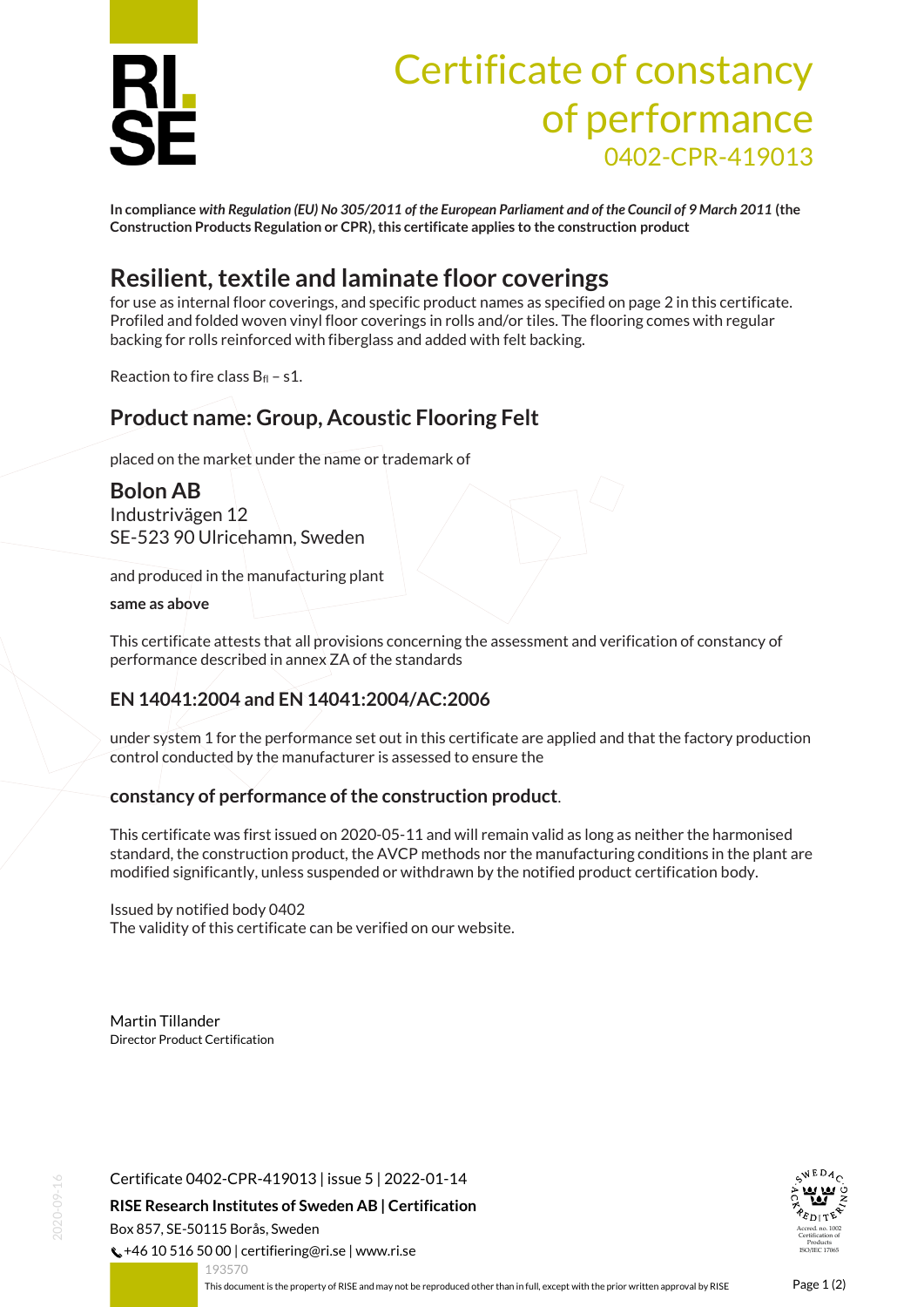

# Certificate of constancy of performance

### **List of specific product names within group, Acoustic Flooring Felt**

| <b>Product name</b>        |
|----------------------------|
| Artisan                    |
| Bolon By Jean Novel        |
| Create                     |
| Diversity                  |
| Elements                   |
| Graphic                    |
| Missoni Home               |
| Silence                    |
| <b>Bolon By You</b>        |
| Emerge                     |
| Bolon By Patricia Urquiola |
| <b>Customized Designs</b>  |
| <b>BKB</b>                 |
| <b>Botanic</b>             |
| Ethnic                     |
| Flow                       |
| Now                        |
| Truly                      |
|                            |

[Certificate 0402-CPR-419013](#page-0-0) | issue 5 | 2022-01-14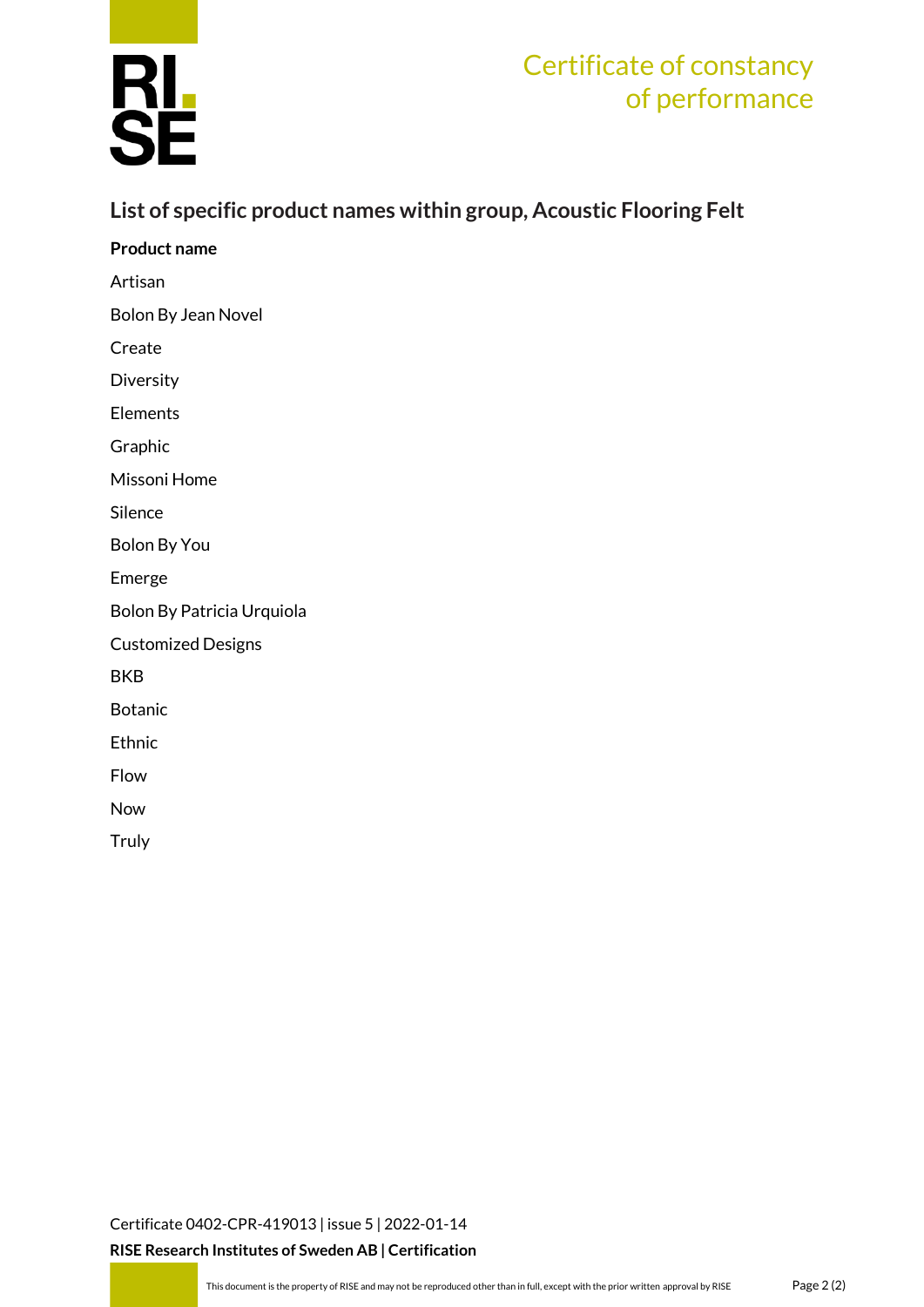

# Certificate of constancy of performance 0402-CPR-419005

**In compliance** *with Regulation (EU) No 305/2011 of the European Parliament and of the Council of 9 March 2011* **(the Construction Products Regulation or CPR), this certificate applies to the construction product**

# **Resilient, textile and laminate floor coverings**

for use as internal floor coverings, and specific product names as specified on page 2 in this certificate. Woven vinyl floor coverings in rolls and/or tiles. The flooring comes with regular backing reinforced with fiberglass, or ISI (Impact Sound Insulation) backing reinforced with fiberglass.

Reaction to fire class  $B_{fl}$  – s1.

### **Product name: Group, Profiled**

placed on the market under the name or trademark of

### **Bolon AB**

Industrivägen 12 SE-523 90 Ulricehamn, Sweden

and produced in the manufacturing plant

**same as above**

This certificate attests that all provisions concerning the assessment and verification of constancy of performance described in annex ZA of the standards

#### **EN 14041:2004 and EN 14041:2004/AC:2006**

under system 1 for the performance set out in this certificate are applied and that the factory production control conducted by the manufacturer is assessed to ensure the

#### **constancy of performance of the construction product**.

This certificate was first issued on 2012-04-01 and will remain valid as long as neither the harmonised standard, the construction product, the AVCP methods nor the manufacturing conditions in the plant are modified significantly, unless suspended or withdrawn by the notified product certification body.

Issued by notified body 0402

The validity of this certificate can be verified on our website.

Martin Tillander Director Product Certification

Certificate 0402-CPR-419005 | issue 5 | 2022-01-14

**RISE Research Institutes of Sweden AB | Certification** Box 857, SE-50115 Borås, Sweden

 $\binom{1}{2}$  +46 10 516 50 00 | certifiering@ri.se | www.ri.se